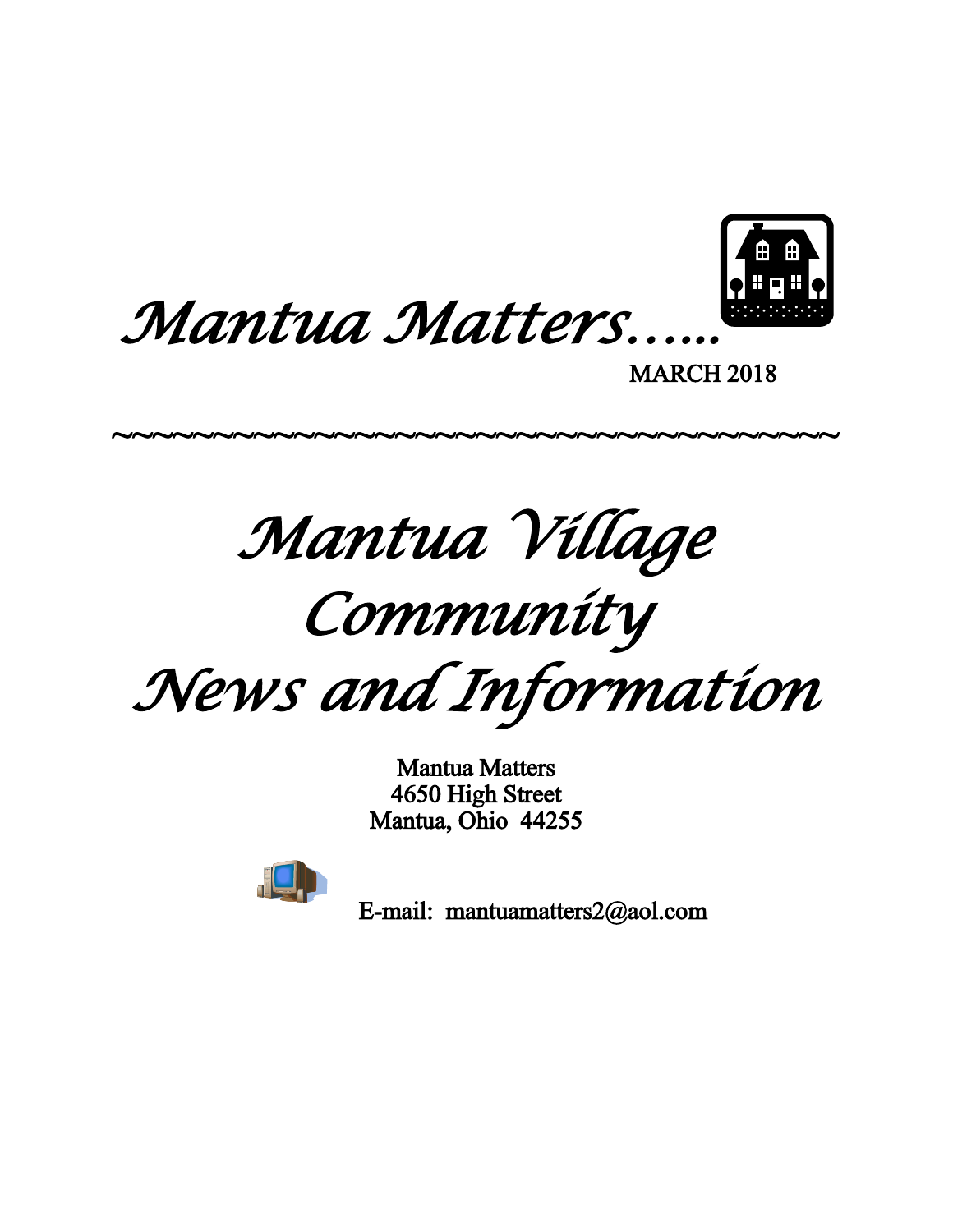

THINKING SPRING!!!

We have made it through Winter!!! Spring is here, it has sprung, so no more snow please!!! Now let's get ready for some fun!! This issue covers March, April & May. Please read and enjoy!

~~~~~~~~~~~~~~~~~~~~~~~~~~~~~~~~~~~~~~~~~~~~~~~



### NUMBERS TO KNOW… EMERGENCY…911 Police…330-274-2251 Fire…330-274-3535 Village Hall…330-274-8776 Mayor's Office…330-274-8776 Ext. 155 Service Department…330-274-8776 Ext. 156 Water/Sewer Billing…330-274-8776 Ext. 156 Park Lodge Rental…330-274-8776 Ext. 150 Income Tax…330-274-8776 Ext. 151 Spectrum Cable…1-877-570-6291 Mantua Township, Jodi Thompson 330-274-8443 Shalersville Township, Jill Corbett 330-274-3655 Zoning…330-274-8776 Mantua Matters…330-872-5496 Trash & Recycling, Kimble Companies…1-800-201-0005



From the Mayor…

Mayor's Corner

I'm thinking SPRING, warm sunny days, seeing the first crocuses, daffodils and trees budding. I know we all feel that this has been a long winter, and I'm sure you'll agree that our Service Department has done a really great job of staying on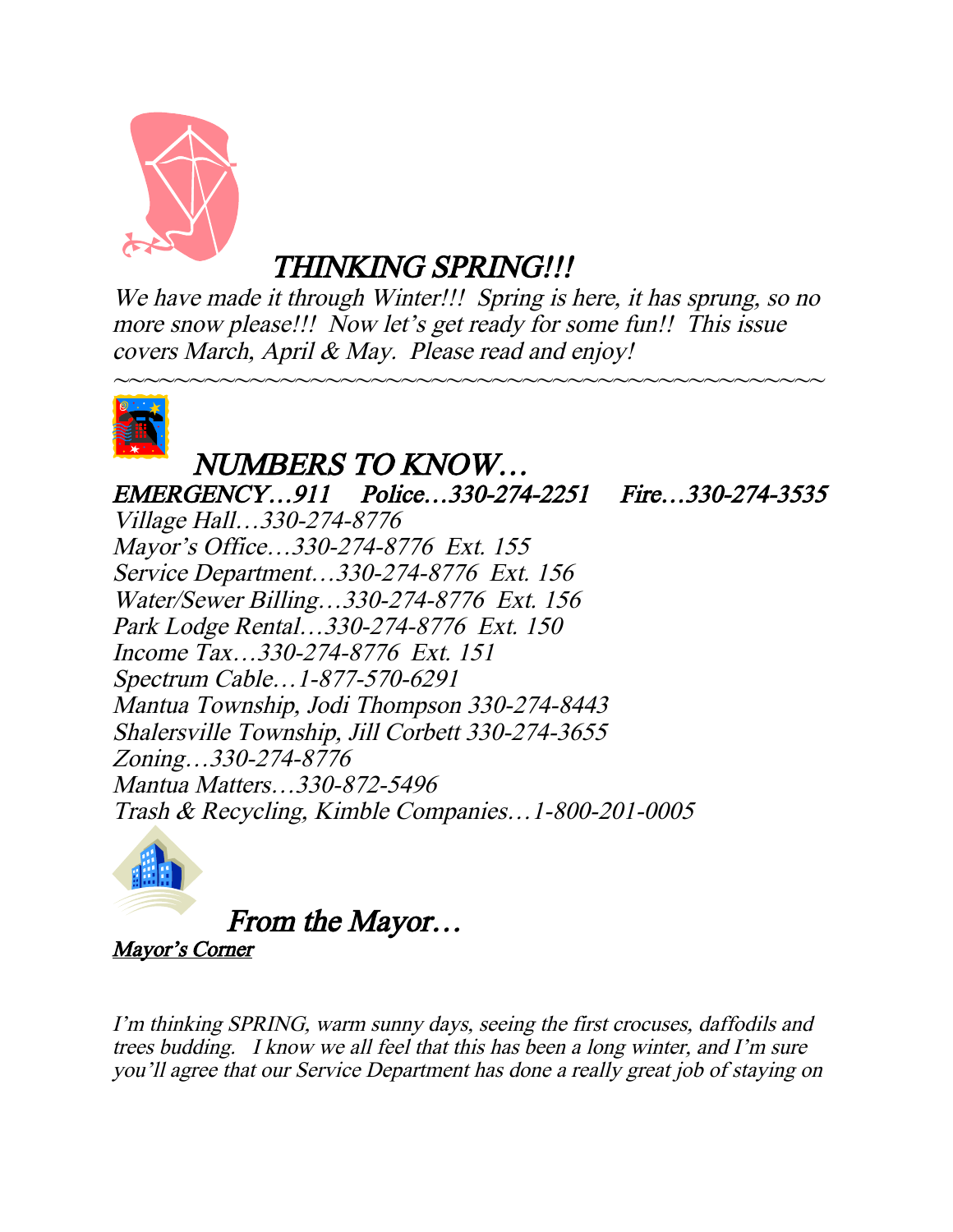top of the snow and salting the roads when there was enough accumulation to address on the streets.

### Village Administrator Position

As you probably have heard, Bruce Rininger, our Village Administrator was offered a position with the county. He decided to take it, as it was a better opportunity for him and his family. Council and I are accepting applications, but are going to be discussing the job description as it applies to this multi-faceted position.

### FirstEnergy Solutions Electricity Aggregation

As many of you are aware, back in May of 2010, the Village's voters approved an electricity aggregation program, and as a result, the Village entered into an agreement with FirstEnergy Solutions. This aggregation provided the opportunity for all of us to enjoy reduced electricity rates. The original contract will be ending in May 2018. Council has explored a number of options, and has voted to enter into a new contract with FirstEnergy Solutions which provides a fixed rate of 4.95 cents per kWh for 36 months. You (residents) will be receiving an "Opt-Out" letter in the next month or so. This means if you want to take advantage of the savings, you need to do nothing. Eligible commercial accounts with an annual usage of over 700,000 must "opt-in" in order to participate in the program. Please read this correspondence carefully, again, it will be from FirstEnergy Solutions and offers an electricity rate of 4.95 cents per kWh for 36 months.

### Parks

The Parks Committee is working to make some improvements and changes at the park. One is the Buchert Park Trail, which runs along the north side of the Cuyahoga River up to Mantaline. It is being paid for with a grant from Nature Works program and a donation of the matching funds from the DMRC. The project will be done this summer and fall.

Parks is also working on a project for the Barkitecture dog park. It will be located on East High Street , east of the Service Garage. It will have separate areas for small dogs and large dogs, and a parking lot close to the trails. This project will be paid for by grants and donations. We are now working on the design and costs and will be filling out the grant application after we have a good idea of the costs. After that we will be seeking donations; two entities have already expressed an interest in donating once the plans are complete and ready to be viewed.

Mayor Linda Clark

# Council Meetings are the third Tuesday at 7:00 each month at the Administration Building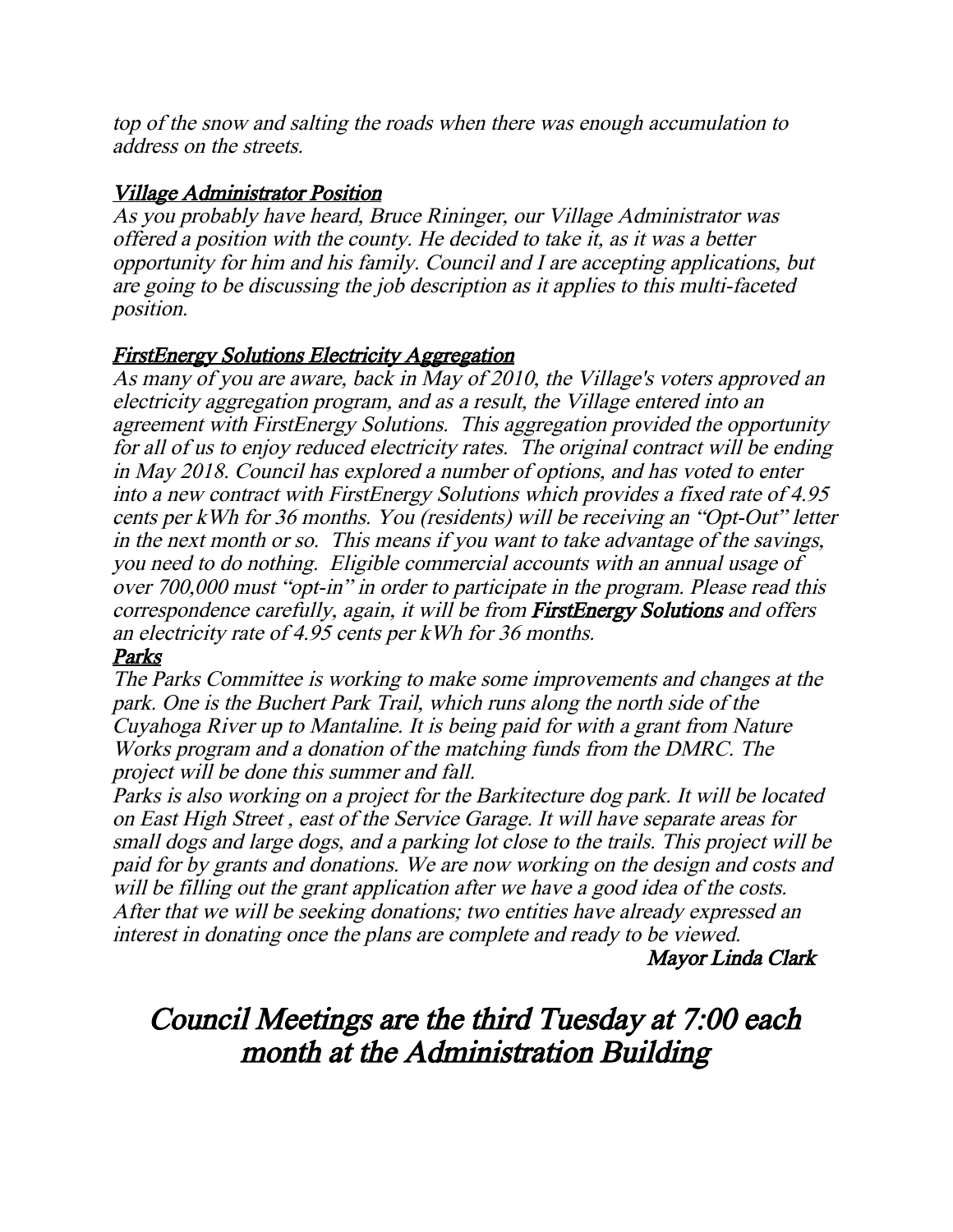

 Christ Lutheran Church will be sponsoring a Plant and Miscellaneous Sale on Saturdays May 12, 19 and 26 from 9 am to 1 pm. The regular market season will begin on Saturday, July 7. For more info call Diane at 330-274-2868.

On Monday, May 14, at 6:30 pm Liz Meeker will be sharing info on Kids' Weekend Meals. This program feeds family on weekends when school lunches aren't available. Anyone wishing to learn more please join us at Christ Lutheran Church here in Mantua.

Barb Goodell



Christ Lutheran Church in Mantua hosts a free community meal…

LOAVES AND FISHES COMMUNITY MEALS Ten Years of Being "Christ's Heart in the Midst of Greater Mantua" Meals are served the  $3^{rd}$  Monday of the Month 5:00-6:30 p.m. Next meals will be served on April  $16<sup>th</sup>$ , May 21<sup>st</sup>, June  $18<sup>th</sup>$ Any questions? Talk to Pat South, 330-274-2550 or Diane Lottig, 330-274-2868.

Celia Esala



Visit our Facebook page – Start talking portage.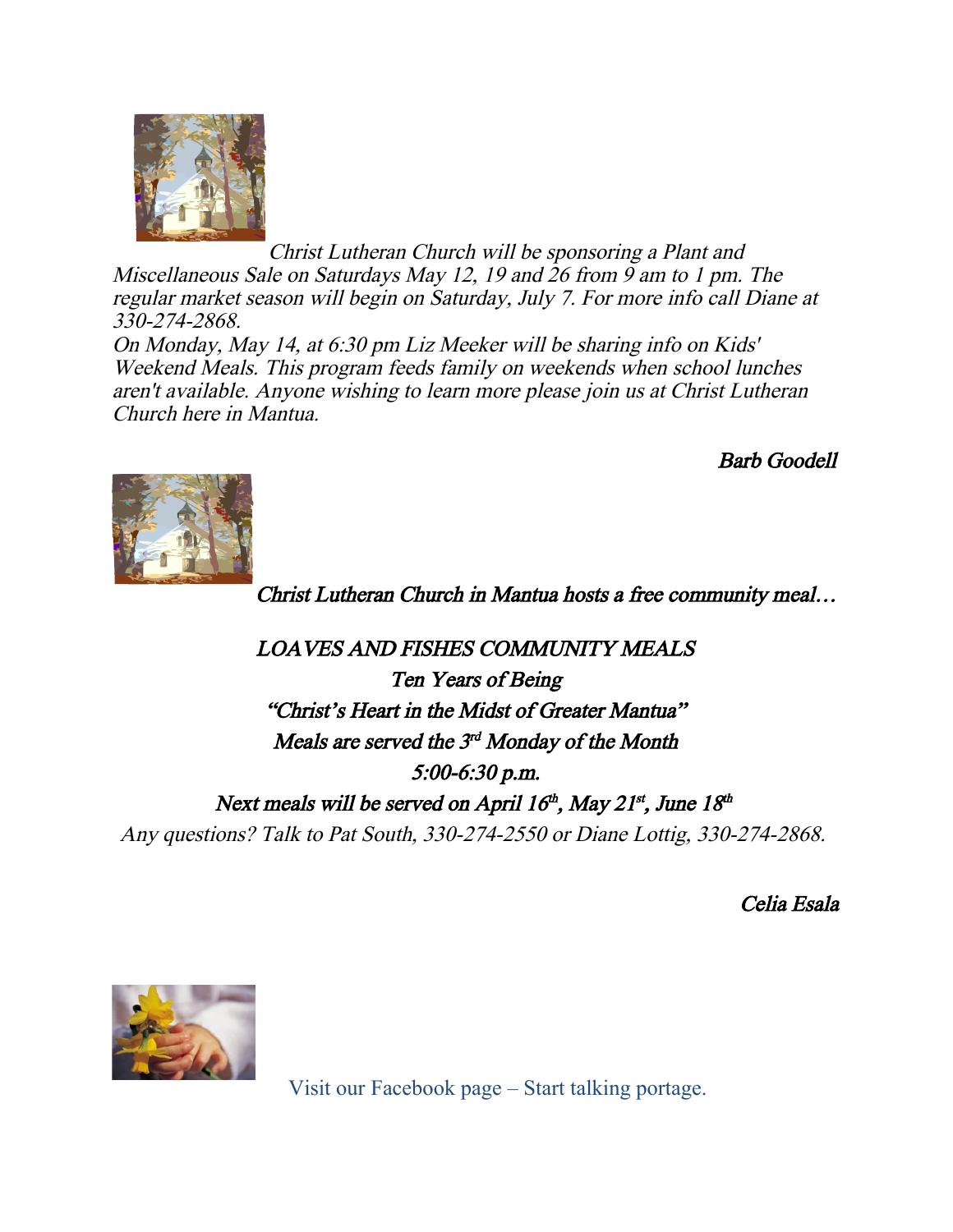Start Talking! Portage – Our Mission statement –Start Talking! Portage (S T ! P) is a community partnership working to end substance abuse by providing education, resources, and prevention tools in order to promote healthy lifestyles. Contact information: 330-274-8776 x 155, after hours 330-842-3720, Addiction Helpline 330-678-3006. New N/A meetings – Saturdays, weekly 7:30 pm, Mantua Center Christian Church; Tuesdays, weekly 7:30 pm, Kent Christ Episcopal Church; Thursdays, weekly 2:00 pm, Kent Episcopal Church. Community Awareness: Addiction & Drug Epidemic, March  $10^{th}$ . 10 am – noon. Visit our Facebook page – www.facebook.com/Start-talking-portage. Come to our monthly Meeting – 4th Tuesday of each month at Christ Lutheran Church, 10827 Main St, Mantua.

DEBBY SMITH



## From the Police Department…

With Spring just around the corner, we are reminded that Winter hasn't left us yet. Motorists are reminded to clean the snow and ice from their cars before traveling. Drivers need to not have an obstructed view, and they are responsible for any objects falling from their vehicles, such as piles of snow and ice. Also, it is a violation to leave the engine running with the keys in the ignition. Remote starters are exempt from this. Finally, please remember to bring pets inside during extreme cold weather, and clean their paws often, as salt from the roads can cause burns to their feet.

The DMRC has donated 2 Pedestrian Crossing signs to the Village. They will be placed in the roadway during special events, and 1 will most likely be at the intersection of Main and Franklin, and the other at Main and Prospect. They can also be placed near Buchert Park during baseball/softball season, as well as other events there.

With the recent events happening in schools in the area and around the country, the Crestwood Schools, Mantua-Shalersville Fire Department, Hiram Fire Department, Portage County Sheriff's Office, and Mantua Police Department recently held a safety meeting to discuss our safety plans. This is a meeting that is held twice a year to discuss any safety or security concerns, and what projects are planned to move forward to ensure the safety of the staff and students. As a reminder, there is a link on the school's homepage, for students and parents to anonymously report any suspicious activity or concerns.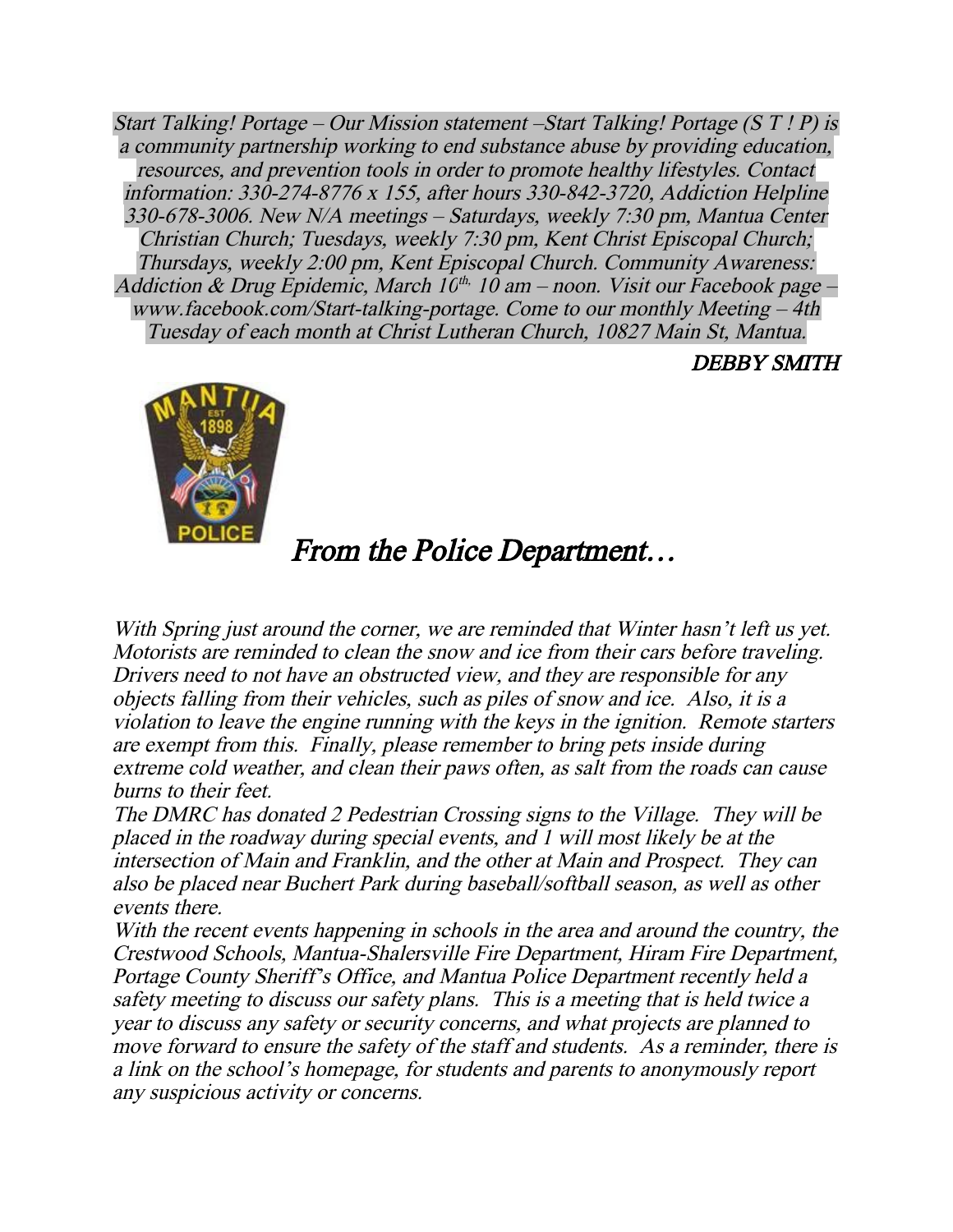Crestwood Schools has a new School Resource Officer. I'd like to introduce Kaitlin Osborn. Kaitlin graduated in 2010 from Crestwood, and previously held the position of Dispatcher with the Mantua Police Department. We welcome her back, and she's doing an excellent job of getting settled in her new role. You will be seeing a few new faces around the Village this summer, as we've hired 2 new officers recently. Jeff Koehn and Josh Mion have joined the Mantua Police Department. If you see them out and about, feel free to stop them and say Hello. If you call the police department, you may hear a new voice. John Fudella has joined our family, and is doing an excellent job of handling calls. We are currently in the process of hiring 1, possibly 2 more dispatchers as well.

Chief Joe Urso



### POLICE REPORT…

This report covers the months of November, December  $\&$  January

| Traffic/Parking Cites51           |  |
|-----------------------------------|--|
|                                   |  |
|                                   |  |
| Mantua Dispatch Calls3413         |  |
| Fire Dispatch Calls387            |  |
| Garrettsville Dispatch Calls1,697 |  |
| Garrettsville Service Calls1,849  |  |
| Garrettsville Traffic Stops307    |  |
| Fire Dept. EMS294                 |  |
| <i>Fire Dept. MVA29</i>           |  |
|                                   |  |
|                                   |  |
|                                   |  |
| Officer Hours Worked2,436         |  |
| School Resource Officer Hours326  |  |
| Dispatch Hours Worked2,563        |  |
|                                   |  |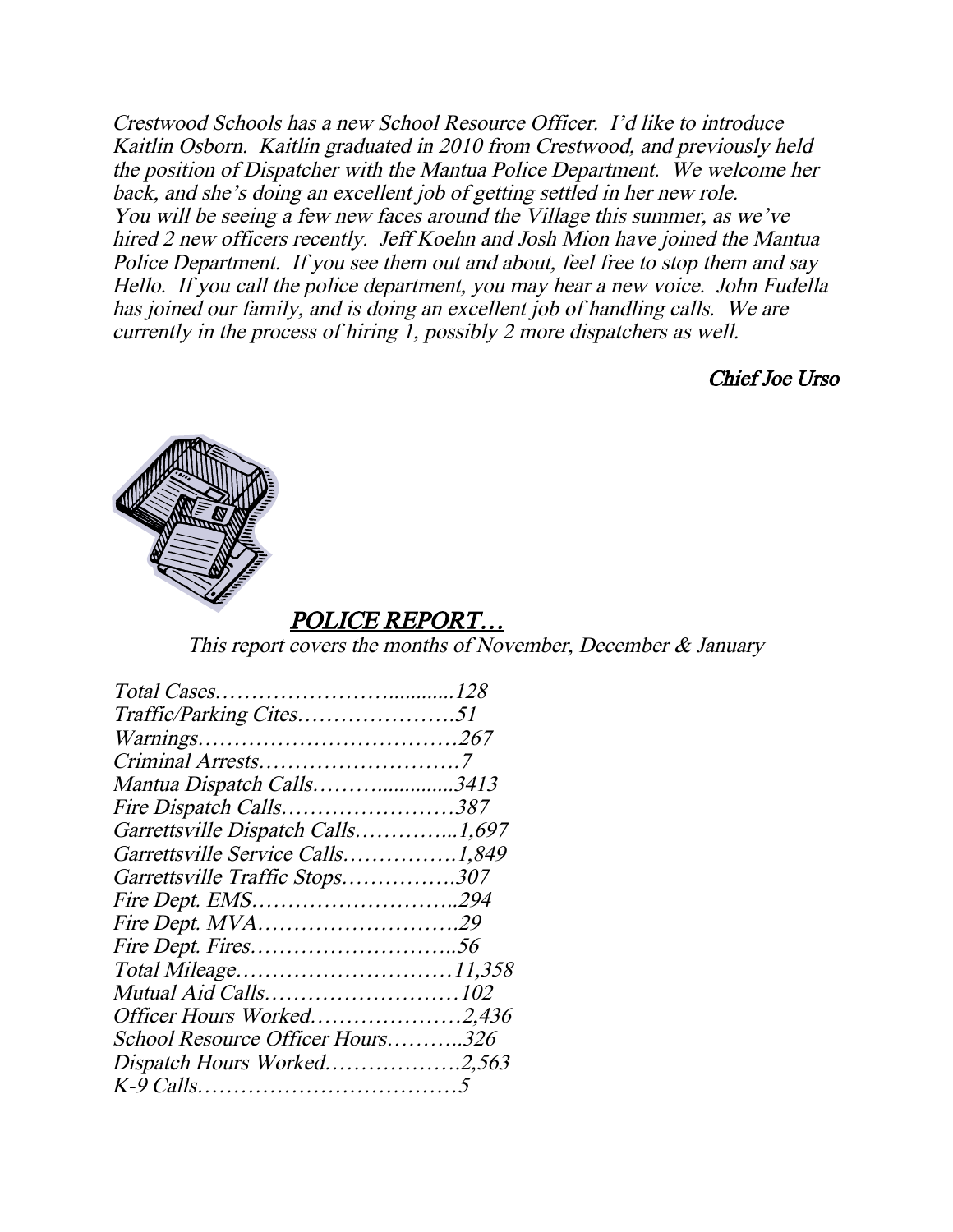| Suspicious Persons/Vehicles27<br>Water/Sewer Plant Checks284<br>Reservoir Checks134 | Citizen/Motorist Assists41 |  |
|-------------------------------------------------------------------------------------|----------------------------|--|
|                                                                                     |                            |  |
|                                                                                     |                            |  |
|                                                                                     |                            |  |
|                                                                                     |                            |  |
|                                                                                     |                            |  |
|                                                                                     |                            |  |
|                                                                                     |                            |  |
|                                                                                     |                            |  |
|                                                                                     |                            |  |

Chief Joe Urso





### News from DMRC… Downtown Mantua Revitalization Plans Fundraisers for 2018

Downtown Mantua Revitalization is planning their upcoming fundraising events that are scheduled to occur during the next few months.

On April 7 DMRC will host their annual **Reverse Raffle** at the Sentinel Party Center in the K of C Hall. A new menu combined with the traditional open bar and raffle activities promises to offer an enjoyable evening with friends. Tickets are \$100 a couple and can be obtained from any DMRC member or by contacting us at 330 274-4040.

Quilts in the Village and the Mantua Garden High Tea, scheduled for May 5 from 10:00 to 5:00 at the Hilltop Christian Church on West Prospect, is an event that is expected to be a thoroughly enjoyable experience. Quilts created by quilters from our area will be featured and displayed on the pews in the beautiful church sanctuary. If you are a quilter and have a quilt you'd like to display, please contact Joy at 330-701-6995 or check out the DMRC website at [www.revitalizemantua.org](http://www.revitalizemantua.org/). The Quilt in the Village information is under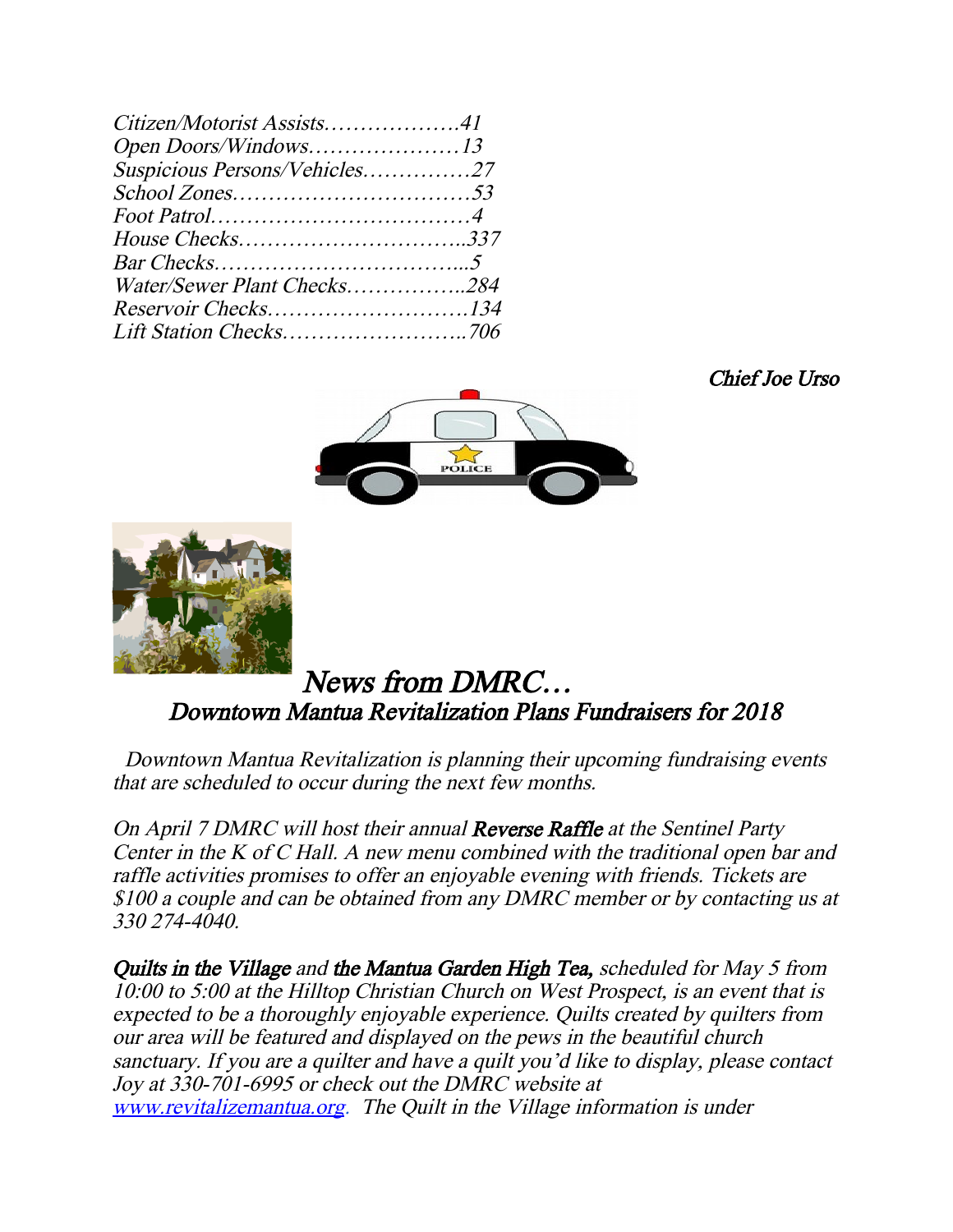Events/Other/Quilts in the Village. There is a \$2.00 fee to enter a quilt and a \$2.00 admission fee. The High Tea will be held downstairs in the church where anyone can enjoy a pot of tea and their choice of goodies and sandwiches.

Upcoming is DMRC's very successful arts and craft festival **Art on the Hill and** Wine Tasting. This year the event will be held on Saturday July 14 from 10:00 to 6:00 on East Prospect Street. We expect to have 3 to 4 wineries, nearly 100 artisans as well as merchants and food vendors. The festival has won the Portage County "Visioning in Portage County" award for Arts and Culture in and has been a finalist in this category other years. Again this year the festival will feature a Photo Contest. Look for flyers in selected businesses around town.

All funds raised by the organization are used to support the Village to obtain grants, like the grant to refurbish and upgrade the walking trail in Buchert Park and to provide funds for projects like the purchase of new banners for the holiday season.

### MEMORIAL BENCHES

Downtown Mantua Revitalization is collecting donations to purchase two new benches for the village. One bench will be purchased in memory of Carl Zeleznik, a dedicated supporter of Mantua Village, who passed away this winter. A second bench will be purchased to honor the recently retired Police Chief Harry Buchert.

The benches are heavy black metal and will have a bronze dedication plaque. Donations may be sent to DMRC P.O. Box 414 Mantua, OH 44255 or contact DMRC at 330-274-4040 or at dmrcemail@gmail.com. If mailing a donation, please designate the recipient of your donation

#### DMRC Secretary Susan Steinberg

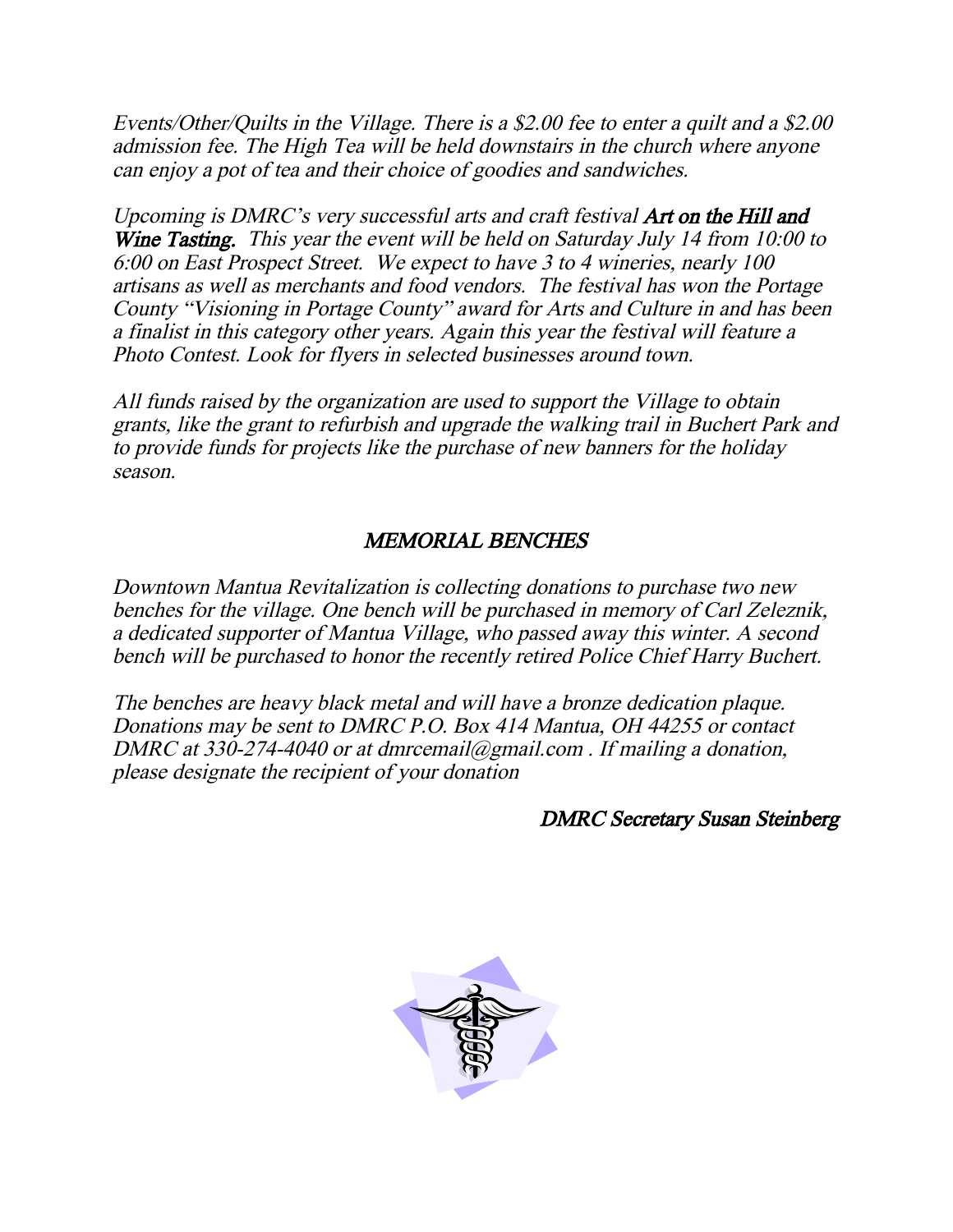## Family Conference on Addiction

Loved ones of those struggling with substance use disorders and other concerned community members are invited to join us to learn about: Support vs Tough Love, Legal Issues & the Drug Court, Trauma & Self-Care, Addiction as a Chronic Disease, Pathways to treatment, Project DAWN (naloxone kits for Portage residents), support and resources. The event is free & open to the public, registration required.

Saturday, April 21, 9:00am-12:30pm at the Auditorium at NEOMED located at 4209 OH-44, Rootstown. Register at www.mental-health-recovery.org or call 330.673.1756 ext204

Karyn Hall



Spring is here! Check out a local adventure recreation business - Breakaway Excursions (BE) located on East Prospect Street in the old granary building. Our beautiful village has many natural resources and BE helps us to enjoy them. They offer:

- Bike rentals to explore our village and the Headwaters Trail.
- Kayak rentals to paddle along the scenic Cuyahoga River or occasional sunset paddles and special events at LaDue Reservoir.
- Kayak instruction on safety, self-rescue and how to read the river are also available.
- An indoor and outdoor archery range for lessons and designated open shoots.

 If you are out enjoying the village on your own, feel free to stop in for a healthy drink or snack and take a break on their patio.

 Need a pair of water shoes, a lifejacket, hiking socks or bow? They have an ever growing retail section which also includes maps of the Buckeye Trail.

Not an outdoorsman? Stop in to visit their beautiful historic building. A lot of renovations have been done to the building!

Co-owners, Doug Hershman and Pam Holliday would be delighted to meet you, send you on an adventure, or hear your stories of days gone by at the granary!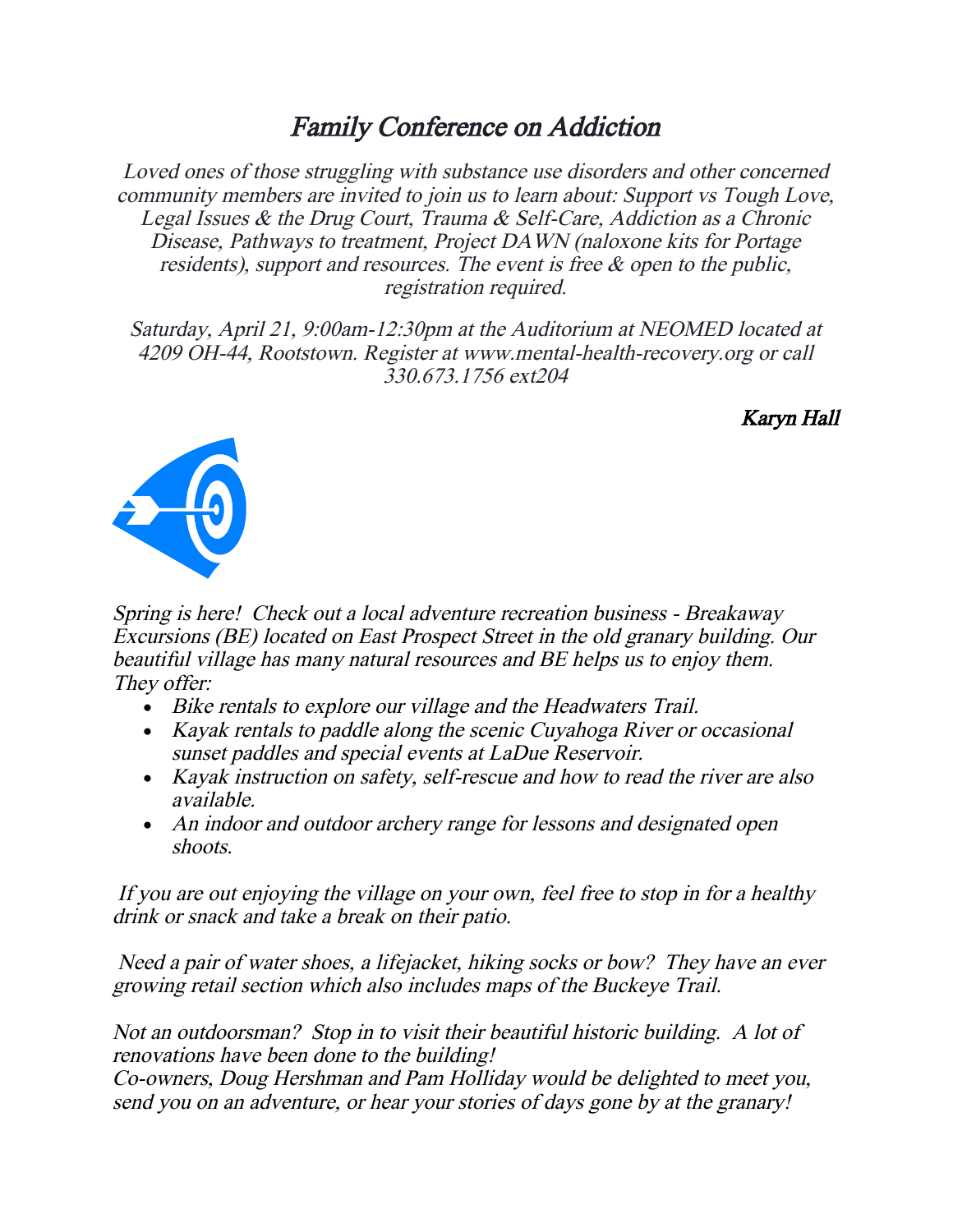Visit their website at www.breakawayexcursions.com or call 440-773-2465 for more information.

Pam Holliday



## Following are some items that will be up-coming for Mantua Post 193 and Mantua Auxiliary Unit 193

The Mantua Auxiliary Unit 193, with the assistance of Mantua Post 193, will be having their annual Poppy Days in the Mantua area. 100% of the donations that are received go to support veterans, the military and their families. The days this year will be May 17th through May 19th (Thursday through Saturday). At this point, the times and locations where the Legion members will be at have not been finalized yet. Thanks to everyone who has supported this program over the years and we hope you will continue this year as well.

Mantua Post 193 and Auxiliary Unit 193 hold their monthly soup suppers at the Mantua Center School Building located at 11741 Mantua Center Road, Mantua. The dinners are held on Friday evenings from 6 P.M. to around 7 P.M. - show up a little early if you would like. The cost for adults is \$7.00 and \$3.00 for children (under 12). The next dinners are scheduled on April 6th and May 4th.

American Legion Post 193 is currently selling tickets for its Annual Flag Fund Raffle. Funds raised will help the post to purchase American flags that are displayed on the light poles in the Village of Mantua. The 1st prize is a 55" 4k Sharp Smart TV, 2nd prize is a 39" Insignia Smart TV and the 3rd prize is a \$100.00 Walmart Gift Card. The drawing will be held Sunday, September 9, 2018, at 5 P.M. at the Mantua Potato Festival. Tickets are \$5.00 each or 3/\$10.00.